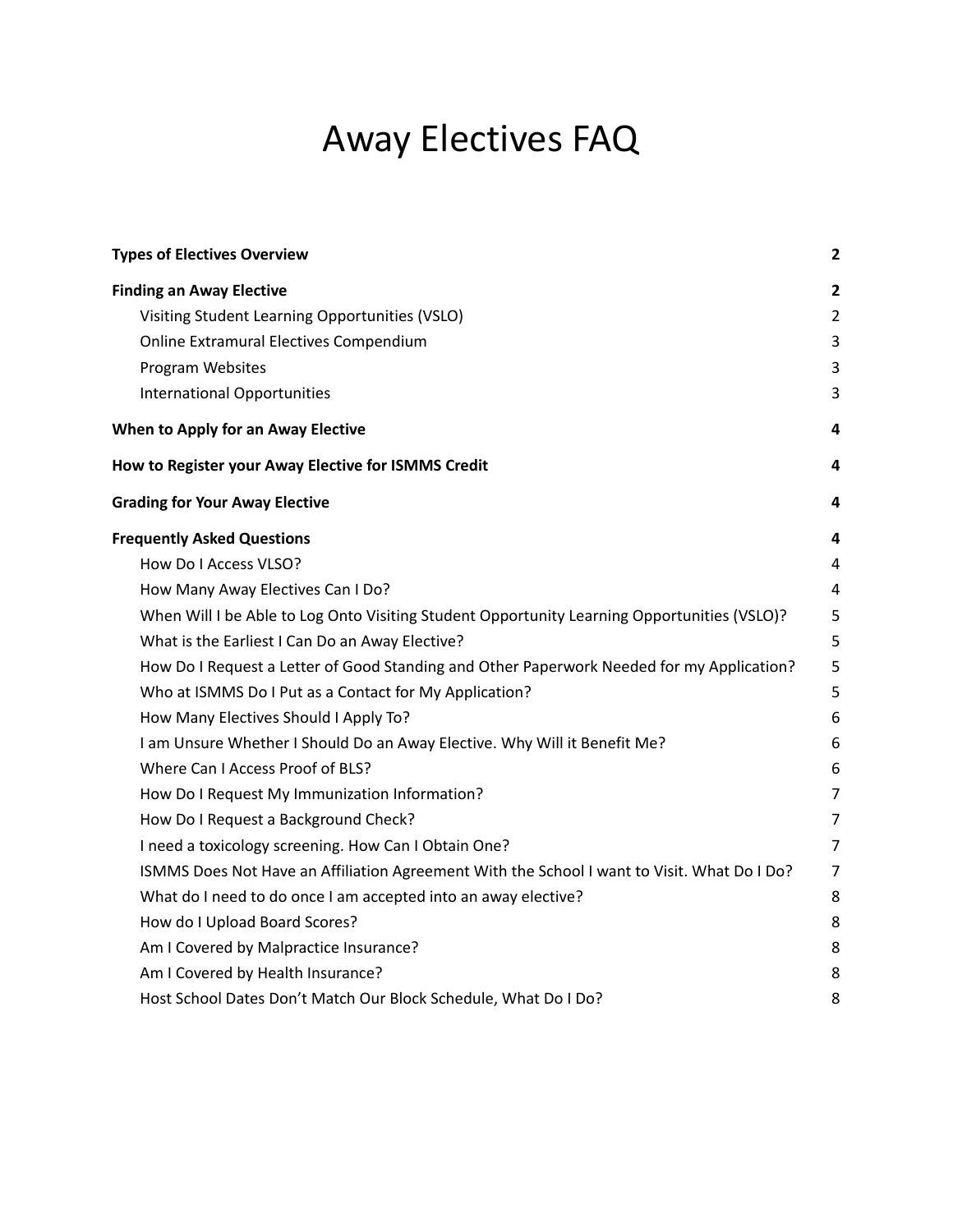# Types of Electives Overview

#### *ISMMS Clinical Electives*

Clinical electives are taken during Year 3 and Year 4 of your MD program at ISMMS. Students can register for clinical electives using the Empower student information system.

#### *Clinical Tailor-Made Electives*

Clinical tailor made electives are electives in an area of interest not listed in the Empower system. Students must identify a mentor to oversee the elective.

#### *Tailor Made Research / Non-Clinical Electives*

Non-clinical tailor made electives include: writing (case study, medical humanities paper, literature review, drafting/editing manuscript); online courses; learning clinical topics more in depth; research. Topics may include anything that is not considered clinical care or shadowing.

#### *Away Electives*

Electives taken at other institutions. Students may apply through the Visiting Student Learning Opportunities (VSLO) (formerly VSAS) system or may apply to electives at other institutions not listed in the VSLO system.

*Global Health Electives (abroad)* Currently suspended

**This guide will review the away elective application process**. For more information about electives at ISMMS (including tailor made electives), please navigate to the **Electives** Blackboard organization.

### Finding an Away Elective

Not all medical schools and teaching hospitals use VSLO so you will need to research to find out what's available. You can search for electives in VSLO, the online extramural electives compendium webpage, and program websites. International electives are currently suspended.

### Visiting Student Learning Opportunities (VSLO)

The Registrar sent you your login information in January. Please search for this email. If you are unable to find your login, please email electives@mssm.edu.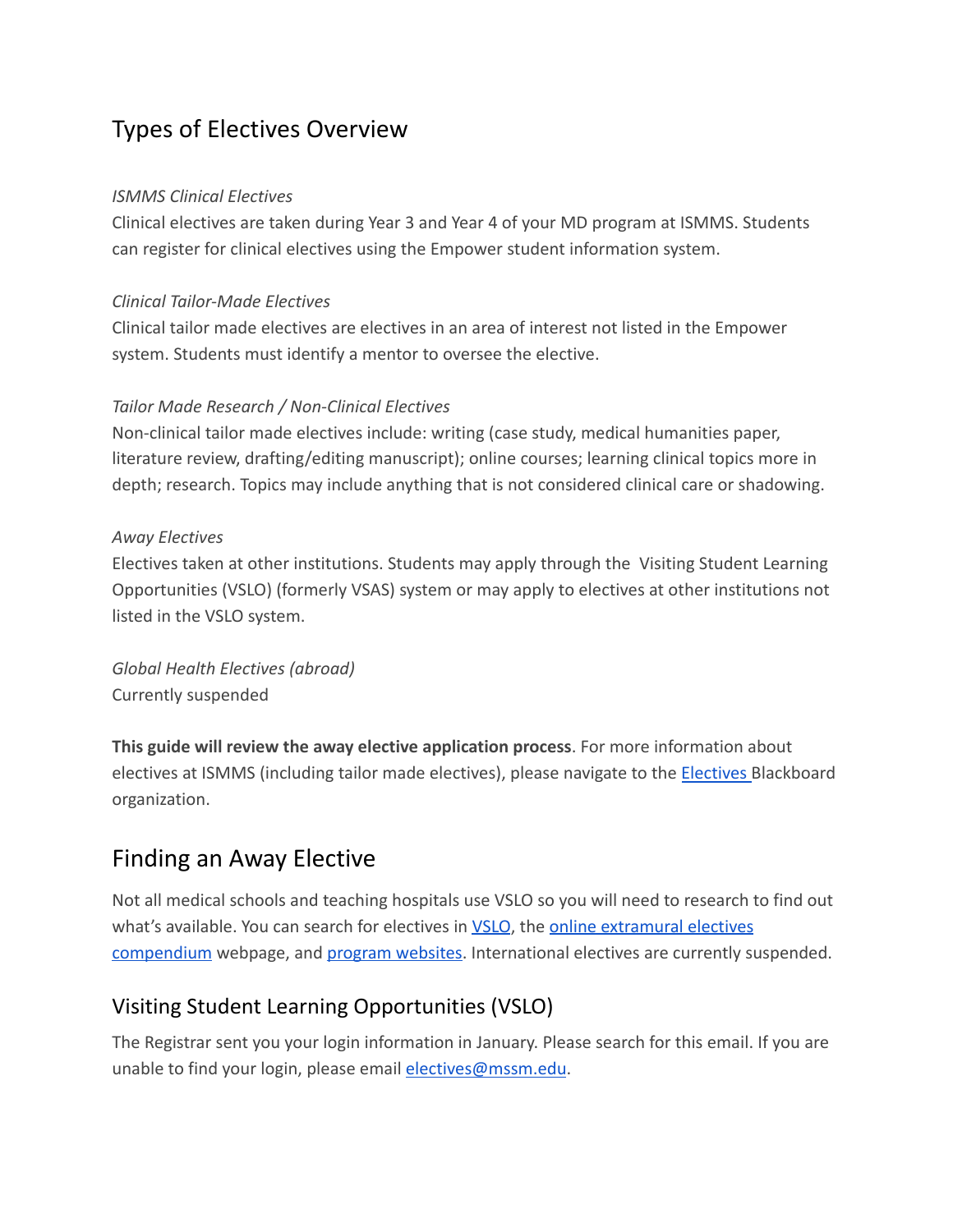You can search for electives based on institution, location, specialty and more.

To search for an elective:

- 1. Log into the application service
- 2. Select *Find Electives*
- 3. Use filters to find electives based on your search criteria
- 4. Click *Learn More* to view a description, application requirements and available dates for each elective
- 5. Click *Save* to save electives for future consideration
- 6. Select *Date* and click *Apply Now* to begin application process

When you fill out the application, it will ask for a contact at ISMMS. When putting contact information for the School (ISMMS), please put electives@mssm.edu.

See attached procedure for scheduling electives for additional guidance.

For more information about application specific questions, please see the **FAQ** section.

#### Online Extramural Electives Compendium

The Extramural Electives Compendium (EEC) is a searchable database with information about scheduling electives at AAMC member medical schools in the US.

Students can navigate here and search by institution.

#### Program Websites

If you are interested in a specific medical school not in the VSLO system, you can search their website for visiting student electives.

### International Opportunities

International electives are not allowed at the current time.

## When to Apply for an Away Elective

Once you receive your VSLO login information, you may browse the VSLO offerings and begin the application process. Each institution has its own timeline for when they open their catalog and begin accepting applications. For those of you applying to more competitive electives, you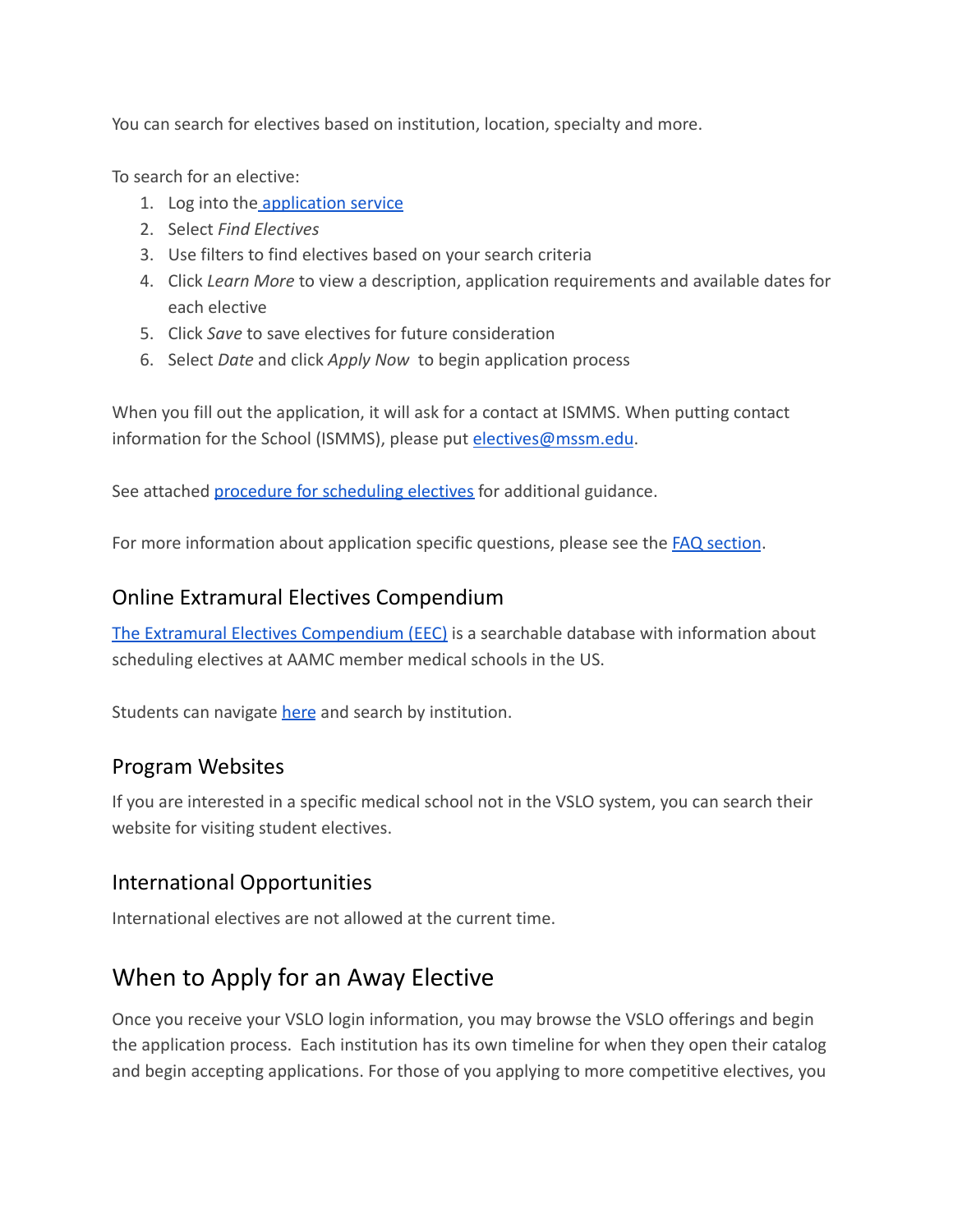should start checking early in the year (e.g. January or February) and also speak with your speciality mentor about the ideal timing of applications.

For programs outside VSLO, please check application requirements on the institution's website.

### How to Register your Away Elective for ISMMS Credit

Once you accept an away rotation, you MUST let us know where you are going **two (2) weeks prior** to the start of your elective. **Students** *will not* **receive retroactive credit**.

To register your elective with ISMMS, you will be required to fill out this **Sinai form** two (2) weeks prior to elective start date.

## Grading for Your Away Elective

Electives are graded: Honors, High Pass, Pass, Fail

It is your responsibility to ensure your elective is graded. Students must submit an elective evaluation/grade form to your preceptor for grading. The form can be found here.

The form should be completed and signed by the course director and sent to electives@mssm.edu. A form from the host institution is also acceptable.

## Frequently Asked Questions

### How Do I Access VLSO?

The VLSO website lists medical student elective opportunities. You may browse the system without logging in, but with your individual login, you will get more information and be able to apply to electives. You will receive your login information in January of your third year. Please search for this email, which comes from VLSO (search "VSLO" in your email). If you are unable to find your login, please email electives@mssm.edu.

### How Many Away Electives Can I Do?

We are following the Coalition for Physician Accountability guidance. There is no limitation to the number of away electives students can do for the 2022-2023 academic year.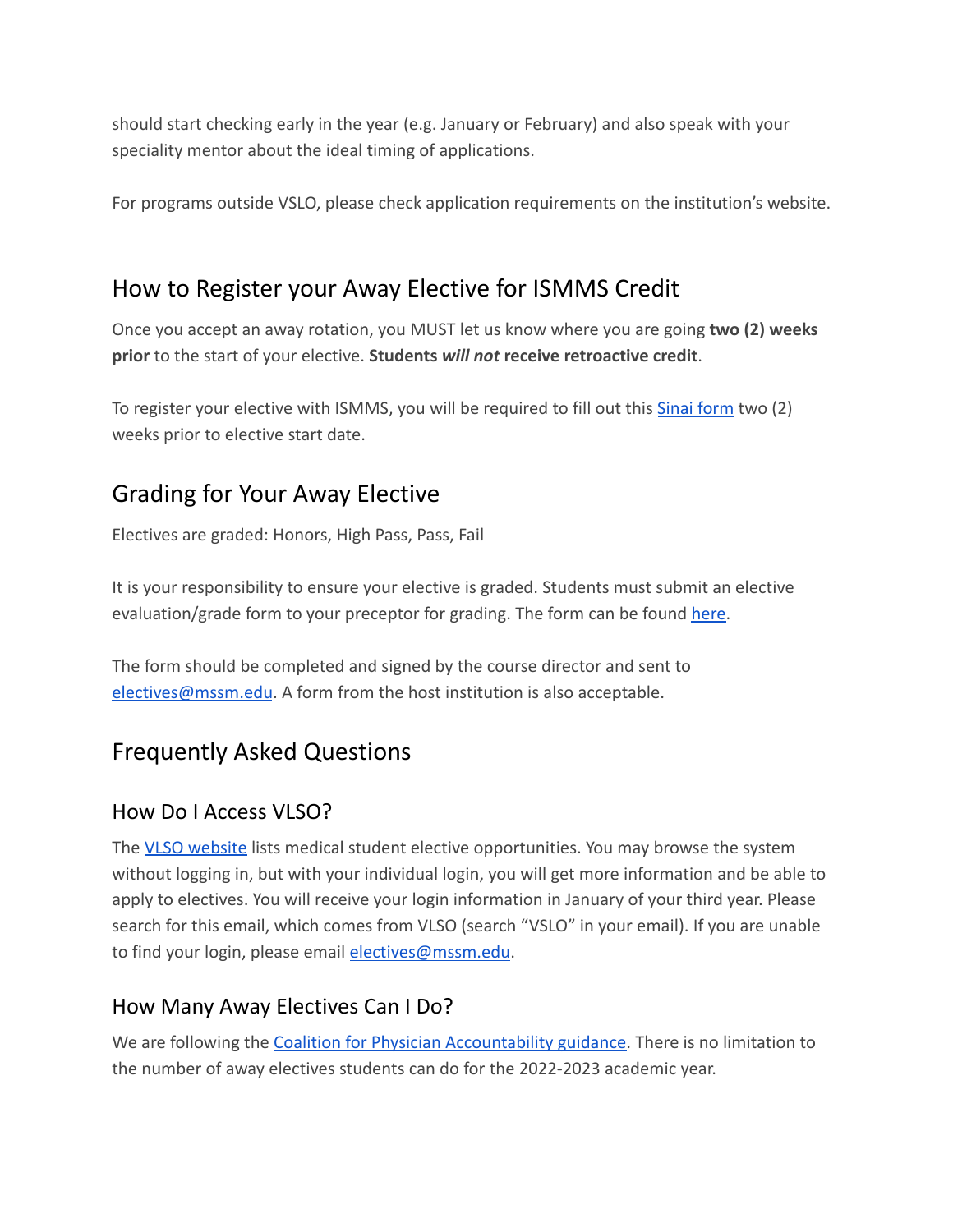# When Will I be Able to Log Onto Visiting Student Opportunity Learning Opportunities (VSLO)?

You will receive your login information in January of your third year. Please search for this email, which comes from VLSO (search "VSLO" in your email). If you are unable to find your login, please email electives@mssm.edu.

# How Do I Request a Letter of Good Standing and Other Paperwork Needed for my Application?

You should use the "**Request a Document**" Link on the Registrar page, found on the right hand side of the screen (or bottom, if on mobile).

Make sure to request the "**Outside Electives Application Letter of Support**" in addition to any other documents that are required for your electives application, such as an official transcript.

The **Letter of Support** contains the following:

- 1. Good Standing Status
- 2. Malpractice coverage and amounts
- 3. Verification of:
	- a. HIPAA training verification
	- b. OSHA training verification
	- c. Mask-Fit testing
	- d. Verification of Passing Step 1, if taken (but NOT the actual score)
	- e. Verification of completion a background check at matriculation

Students will also be able to upload any additional forms that need completion by selecting the "**Attached forms to be completed by Registrar and/or Associate Dean**" option.

### Who at ISMMS Do I Put as a Contact for My Application?

Please put electives@mssm.edu as your contact. This email is managed by multiple individuals in the Registrar's office who manage the paperwork for upload in VSLO.

### How Many Electives Should I Apply To?

For the more competitive specialities (e.g.Orthopedic Surgery, Neurosurgery, Emergency Medicine, ENT, Ophthalmology, Dermatology, OB/Gyn) to yield one away elective, it has been recommended students apply to 6-7 per specialty they are interested in. However, this varies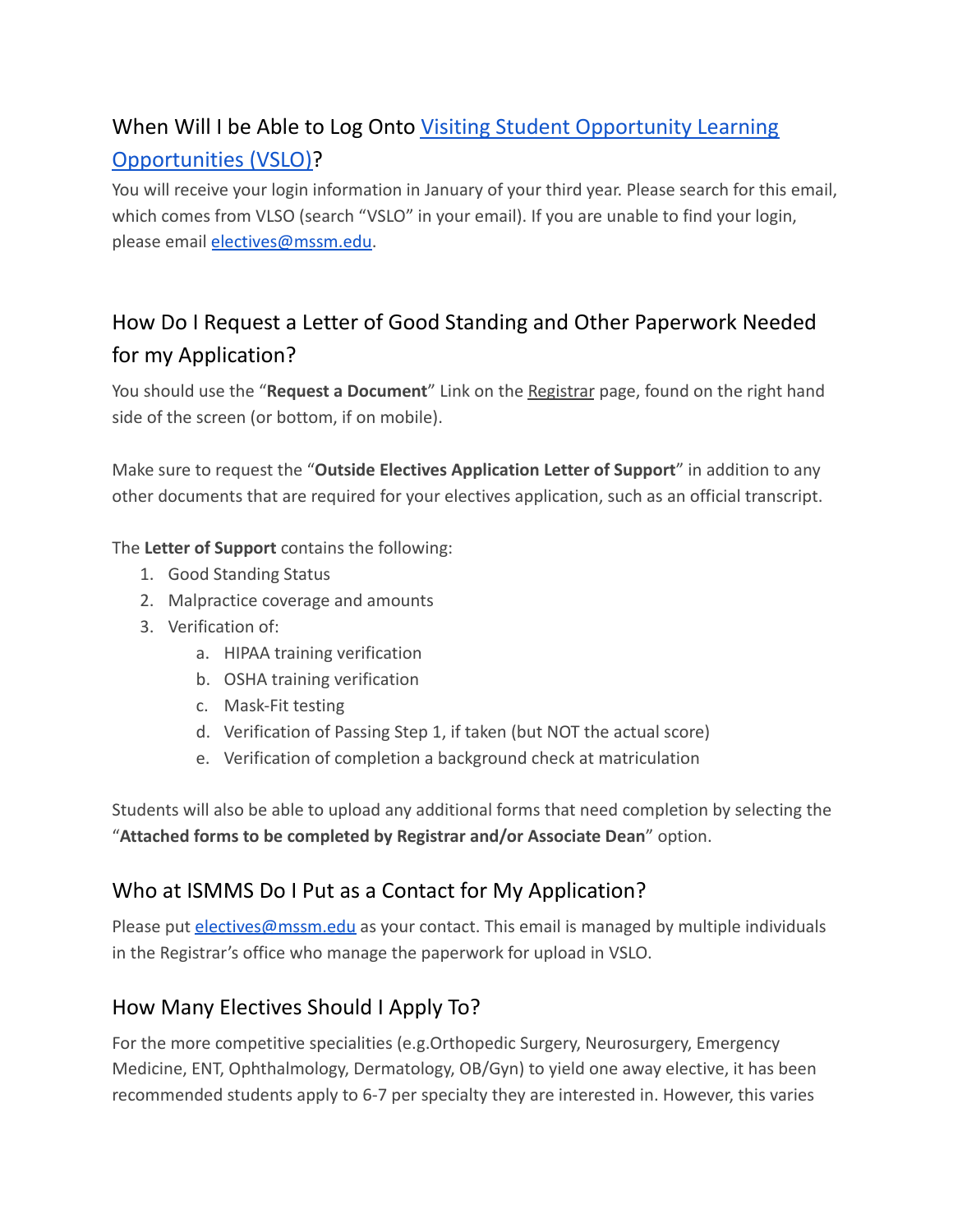depending upon the individual student and the specialty into which the student is applying. Programs may prioritize students whose home institutions do not have the specialty. Students should check with their specialty advisor(s) for specific guidance.

### I am Unsure Whether I Should Do an Away Elective. Why Will it Benefit Me?

Some specialties highly recommend an away elective, which serves as an audition elective for the program: historically audition electives have been required for competitive specialities such as Orthopedic Surgery, Neurosurgery, Emergency Medicine, ENT, Ophthalmology, Dermatology, OB/Gyn, and others.

In addition to using away electives as an audition elective, students who are interested in a specific program or who are looking to relocate (e.g. want to be on the West Coast) may benefit from an away elective.

Students should check with their specialty advisor(s) for specific guidance.

### Where Can I Access Proof of BLS?

BLS cards are provided directly to you upon completion of your training. If you do not have a copy of your card, you can do the following:

- 1. Login to this website
	- a. Type in first and last name
	- b. Type in email address
	- c. Click Search
- 2. Enter security questions
- 3. Click on CPR & First Aid Instructor Network
- 4. On the Dashboard page, click on eCards
- 5. To find a specific student, click on the dropdown MANAGE ECARDS select Search eCards
- 6. If you are unable to resend, click View eCard and send the student the PDF that is downloaded when you click on View Full Size.

For questions, please email Annie Jiang at annie@cpr123.com.

### How Do I Request My Immunization Information?

Many schools use the AAMC Health Form. Some schools have their own form. Student Health Center (SHC) requests that you complete as much of the form (including all demographic information at the top) by accessing your vaccine and titers on MyChart. Upon review, if SHC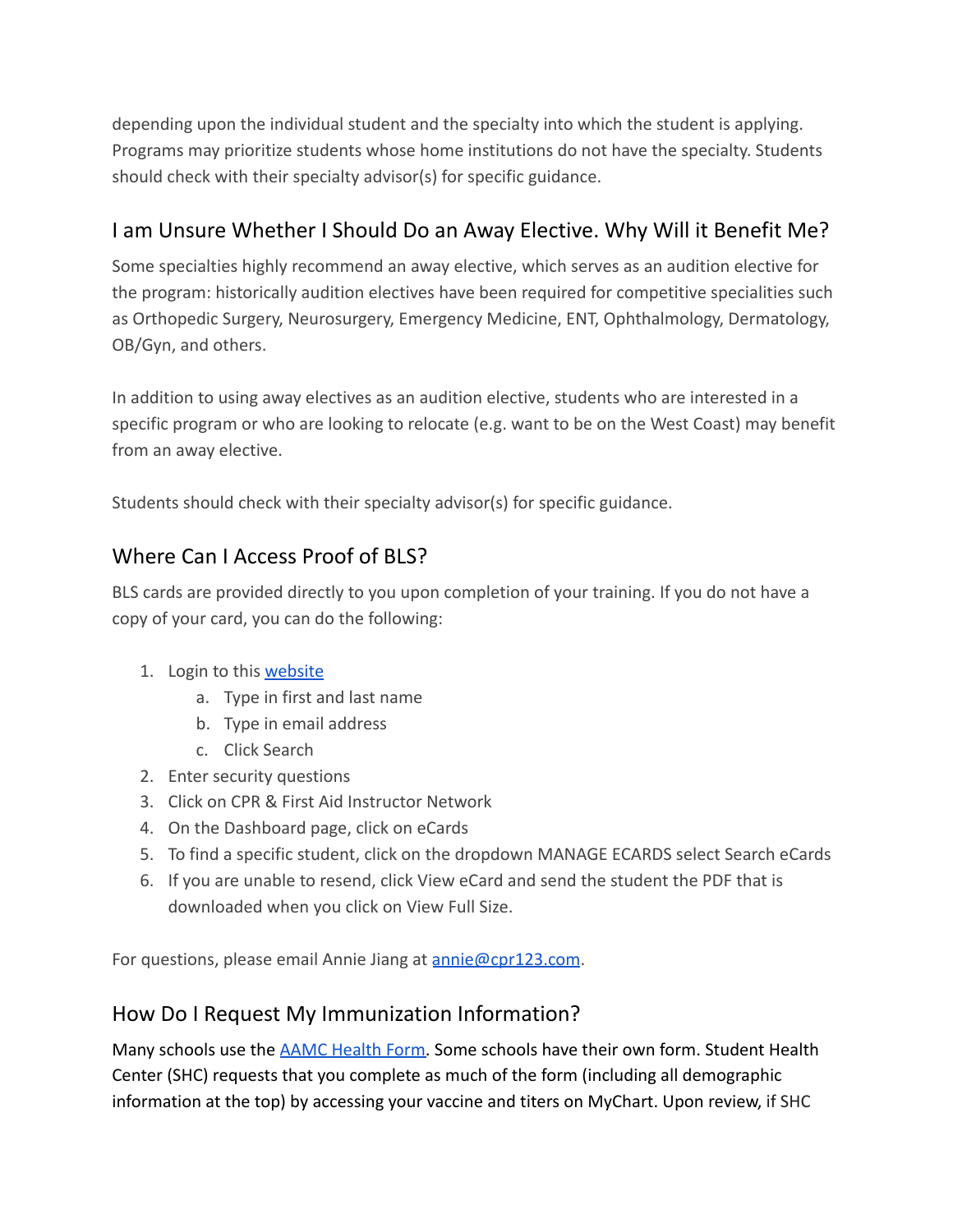determines that you are missing requirements, the nurse will reach out to you by email to schedule an appointment.

Please submit your form to Student Health at **AwayElective@mssm.edu.** If you are uncertain which form to use, you can submit the AAMC form and Student Health can add an addendum should there be other requirements. Please allow for 7-10 business days for processing.

### How Do I Request a Background Check?

You can request a background check here and use the code: MTSINAISOMINV. Note that some institutions that require a background screen have time limits and often expect that it is done within 12 months of your rotation.

### I need a toxicology screening. How Can I Obtain One?

ISMMS only provides a toxicology screen upon matriculation at the School. You should check the requirements for the program you are applying for.

If they accept an 8-panel, you can request a paper form from electives@mssm.edu. You will take the form to the nearest MedQuest lab. The School does not provide a 10-panel or 12-panel test, and many schools require this. For a 10-panel or 12-panel toxicology screen, you will either need to pay for it out of pocket or get a prescription from your doctor and see if insurance will pay for it.

For questions, email electives@mssm.edu.

## ISMMS Does Not Have an Affiliation Agreement With the School I want to Visit. What Do I Do?

Email electives@mssm.edu with the program you wish to attend. The Registrar will work with the other institution to draft an agreement that then needs to be signed by the Dean's office. The creation of the affiliation agreement takes some time, so please inform the Registrar with as much notice as possible.

### What do I need to do once I am accepted into an away elective?

Once you are accepted into an away elective, you will need to provide documentation (a copy of your acceptance email and a description of the elective) and complete the *Registration for Clinical Elective at Other School or Institution* form which will be submitted to the Director of Medical Student Electives and the Registrar for processing and approval.